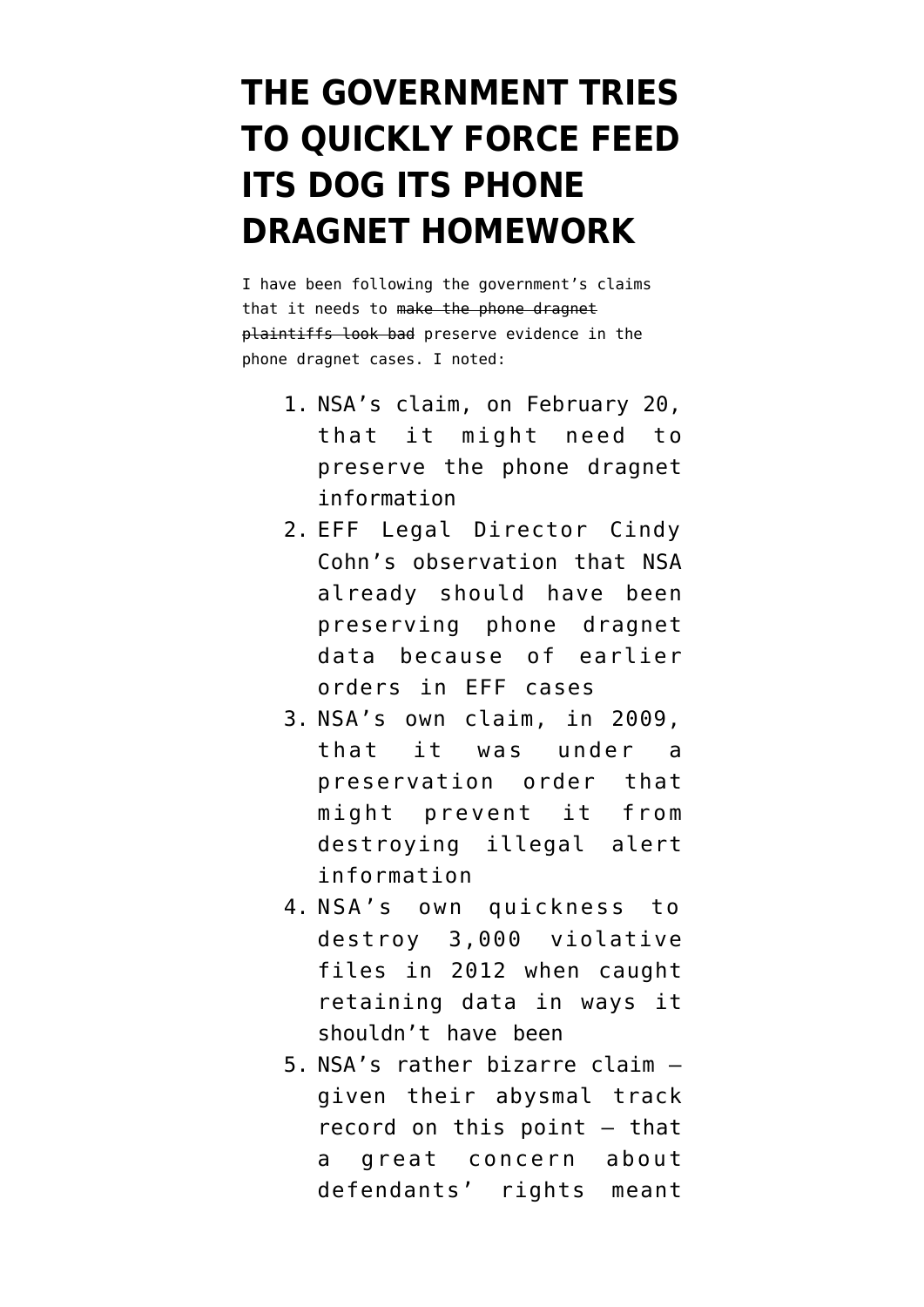they had to keep the data

- 6. The [likelihood](http://www.emptywheel.net/2014/02/26/nsas-newfound-concern-about-defendants-rights-under-fisa/) that, that claim of concern about defendants' rights notwithstanding, NSA had probably already destroyed highly relevant data pertaining to Basaaly Moalin
- 7. FISC's equally bizarre given their own destruction of any normal meaning of the word, "relevant" — [order](http://www.emptywheel.net/2014/03/07/fisa-court-finally-imposes-a-limit-to-relevant/) to force the government to continue destroying the dragnet data

That last bit — FISC's order that the government go on destroying data in spite of existing protection orders to retain it — happened Friday.

Since Friday, the EFF has been busy.

First, it filed a [motion](https://www.eff.org/files/2014/03/10/186_tro_mpa_3.10.14.pdf) for a Temporary Restraining Order to retain the records, pointing out that there have been two preservation order in effect for at least 5 years that should govern the phone dragnet.

> There has been litigation challenging the lawfulness of the government's telephone metadata collection activity, Internet metadata collection activity, and upstream collection activity pending in the Northern District of California continuously since 2006. The government has been under evidence preservation orders in those lawsuits continuously since 2007.

The first-filed case was Hepting v. AT&T, No. 06-cv-0672 (N.D. Cal). It became the lead case in the MDL proceeding in this district, In Re: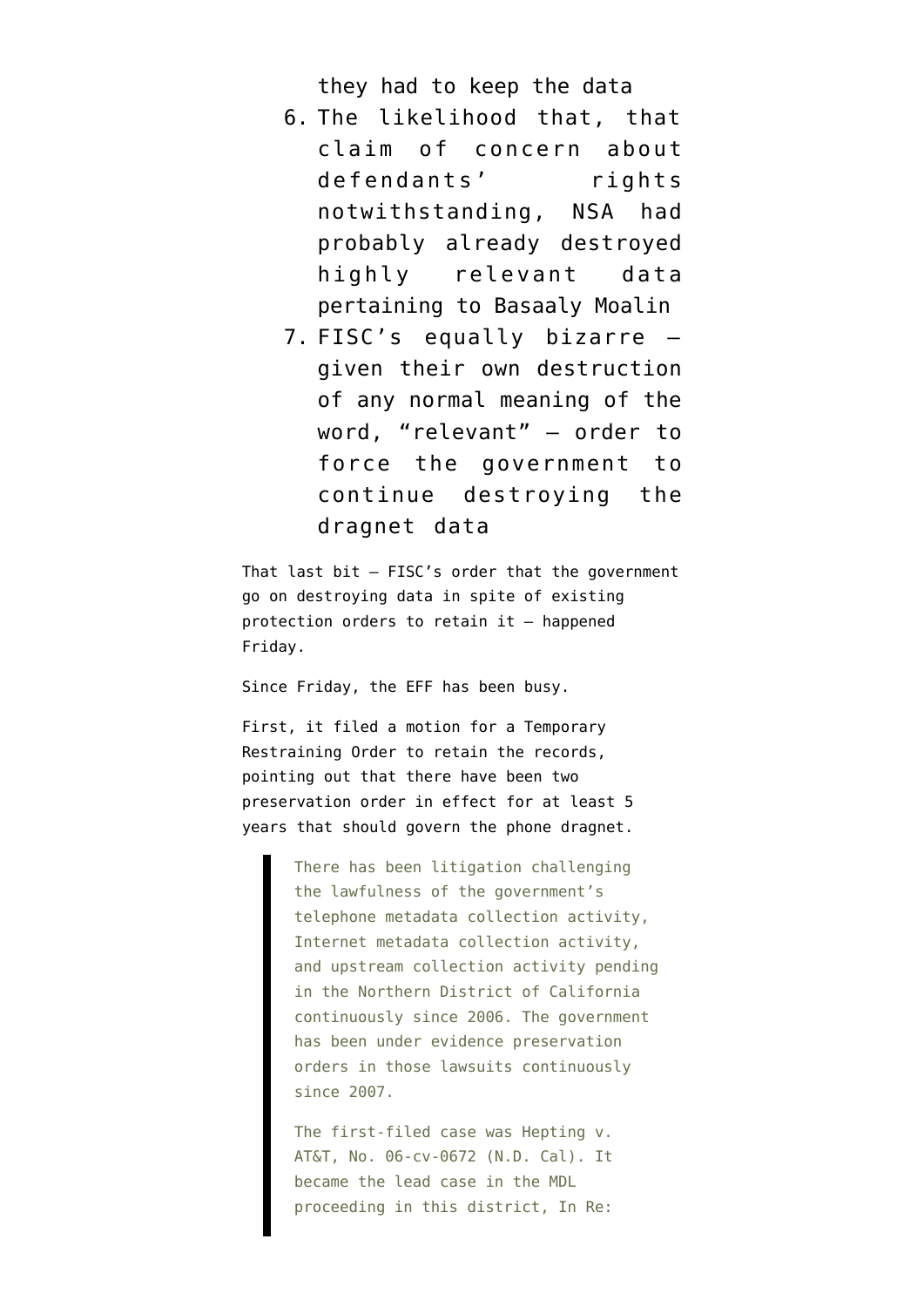National Security Agency Telecommunications Records Litigation, MDL No. 06-cv-1791-VRW (N.D. Cal). On November 6, 2007, this Court entered an evidence preservation order in the MDL proceeding. ECF No. 393 in MDL No. 06 cv- 1791-VRW. One of the MDL cases, Virginia Shubert, et al., v. Barack Obama, et al. No. 07-cv- 0603-JSW (N.D. Cal.), remains in litigation today before this Court, and the MDL preservation order remains in effect today as to that case.

In 2008, movants filed this action—Jewel v. NSA—and this Court related it to the Hepting action. This Court entered an evidence preservation order in Jewel. ECF No. 51. The Jewel evidence preservation order remains in effect as of today.

EFF also filed a [similar motion](https://www.eff.org/files/2014/03/10/jewel_fisc_motion.pdf) with the FISA Court.

And it provided all the [emailed reminders](https://www.eff.org/files/2014/03/10/186.5_cohn_decl_tro_ex_e_3.10.14.pdf) it sent the government, starting on February 26 after the government filed a motion with FISC to destroy the data, that it was already under a preservation order. On February 28, DOJ asked EFF to hold off until roughly March 5. But DOJ did nothing at that time, and EFF followed up again on March 7, after the order, asking how it was that the FISC didn't know that existing preservation orders covered the phone dragnet. In response, DOJ's Marcia (Marcy) Berman got dragged back into the case to give this convincing response.

> [T]he Government's motion fo the FISC, and the FISC's decision today [March 7], addressed the recent litigation challenging the FISC-authorized telephony metadata collection under Section 215-litigation as to which there are no preservation orders. As we indicated last week, the Government's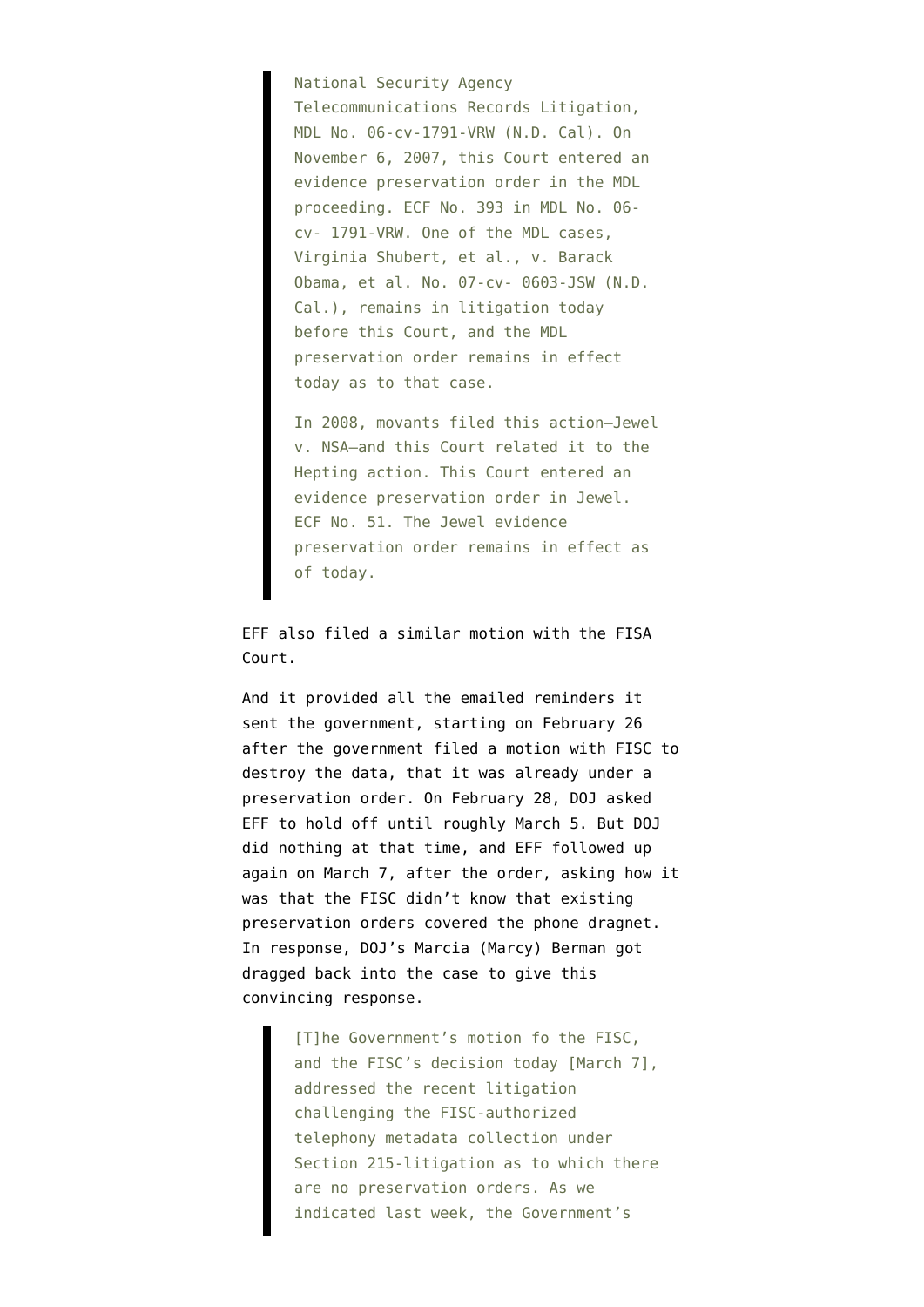motion did not address the pending Jewel (and Shubert) litigation because the district court had previously entered preservation orders applicable to those cases. As we also indicated, since the entry of those orders the Government has complied with our preservation obligations in those cases. At the time the preservation issue was first litigated in the MDL proceedings in 2007, the Government submitted a classified ex parte, in camera declaration addressing in detail the steps taken to meet our preservation obligations. Because the activities undertaken in connection with the President's Surveillance Program (PSP) were not declassified until December 2013, we were not able to consult with you previously about the specific preservation steps that have been taken with respect to the Jewel litigation. However, the Government described for the district court in 2007 how it was meeting its preservation obligations, including with respect to the information concerning the PSP activities declassified last December. We have been working with our clients to prepare an unclassified summary of the preservation steps described to the court in 2007 so that we can address your questions in an orderly fashion with Judge White, if you continue to believe that is necessary.

After San Francisco Judge Jeffrey White [ordered](https://www.eff.org/document/order-tro) the government to explain itself, the government [changed the timeline](https://www.eff.org/files/2014/03/10/govts_response_to_tro.pdf), suppressing the fact that they told EFF to hold off on making any filings. It also said it would just have to keep destroying data.

> Therefore, in light of the FISC's March 7 order, the Government currently remains subject to orders of the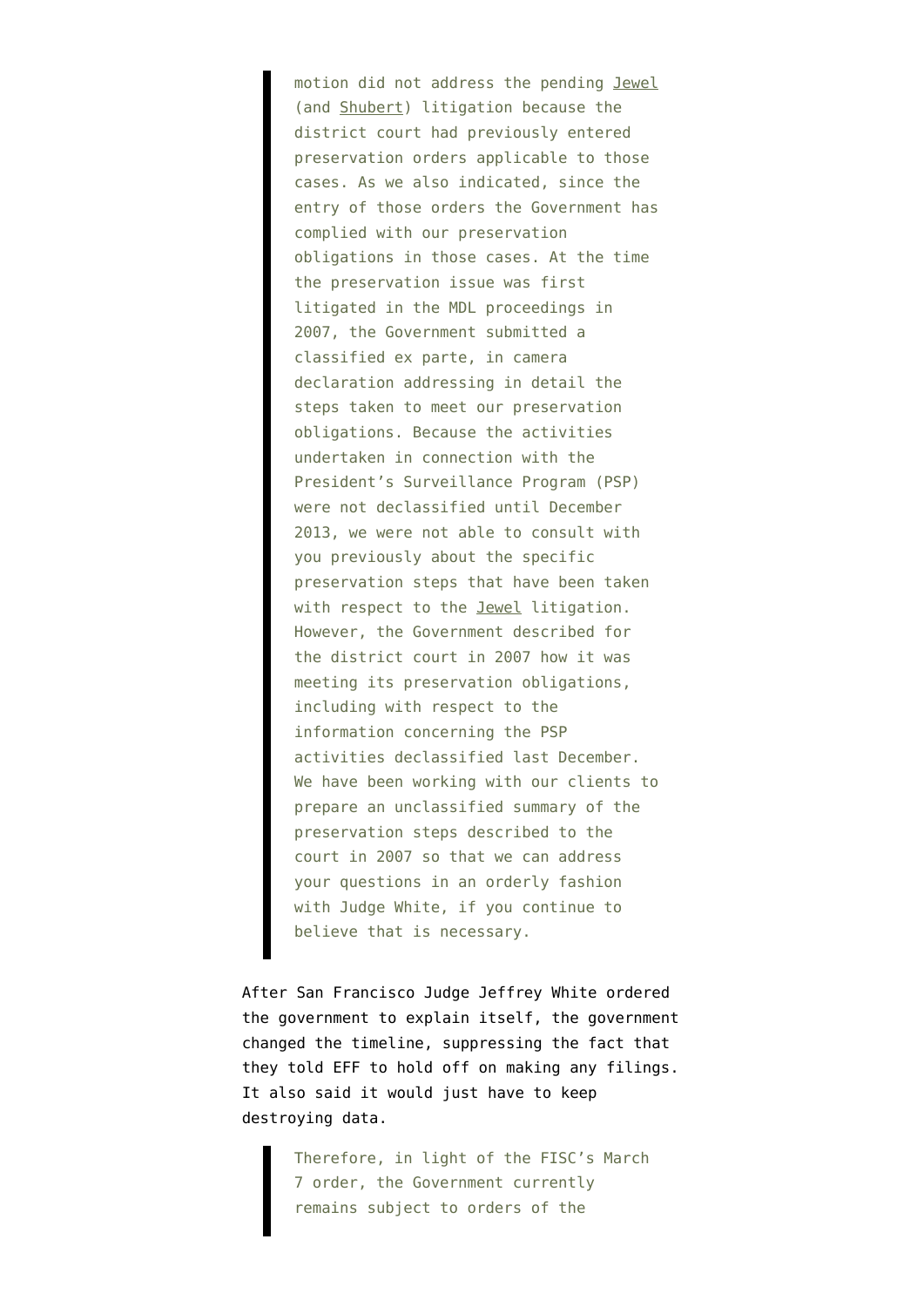FISC—the Article II Court established by Congress with authority to issue orders pursuant to FISA and to impose specific minimization requirements—which orders require the destruction of call-details records collected by the NSA pursuant to Section 215 that are more than five years old.

In light of the obligations created by those orders, on March 7, 2014, upon receipt of the FISC's decision, the Government filed a notice in First Unitarian and other cases challenging the legality of the Section 215 telephony metadata program of the Government's intention, as of the morning of Tuesday, March 11, 2014, to comply with applicable FISC orders requiring the destruction of call-detail records at this time, absent a court order to the contrary.

Judge White was not impressed — he issued an [order](http://images.politico.com/global/2014/03/10/jewelunitshorttroord.html) requiring the government to retain the data.

There are two things, even at first glance, that don't make sense about all this.

First, there's still one case that hasn't been officially mentioned in any court discussion of retaining data I know of: Basaaly Moalin's challenge to his dragnet identification, based off 2007 data that has probably already been destroyed but which almost certainly would reflect the many violations characteristic of the program at the time.

Then there's the likelihood that one or both of the EFF cases was the case mentioned on [February](https://www.aclu.org/files/assets/pub_Feb%2012%202009%20Memorandum%20of%20US.pdf) [17, 2009](https://www.aclu.org/files/assets/pub_Feb%2012%202009%20Memorandum%20of%20US.pdf) — just over the 5 year age-off period at this point — regarding age-off requirements. If it was relevant then, why isn't it now? Note, Reggie Walton is still presiding over the same decisions, so if that earlier case were an EFF one, Walton should know about it.